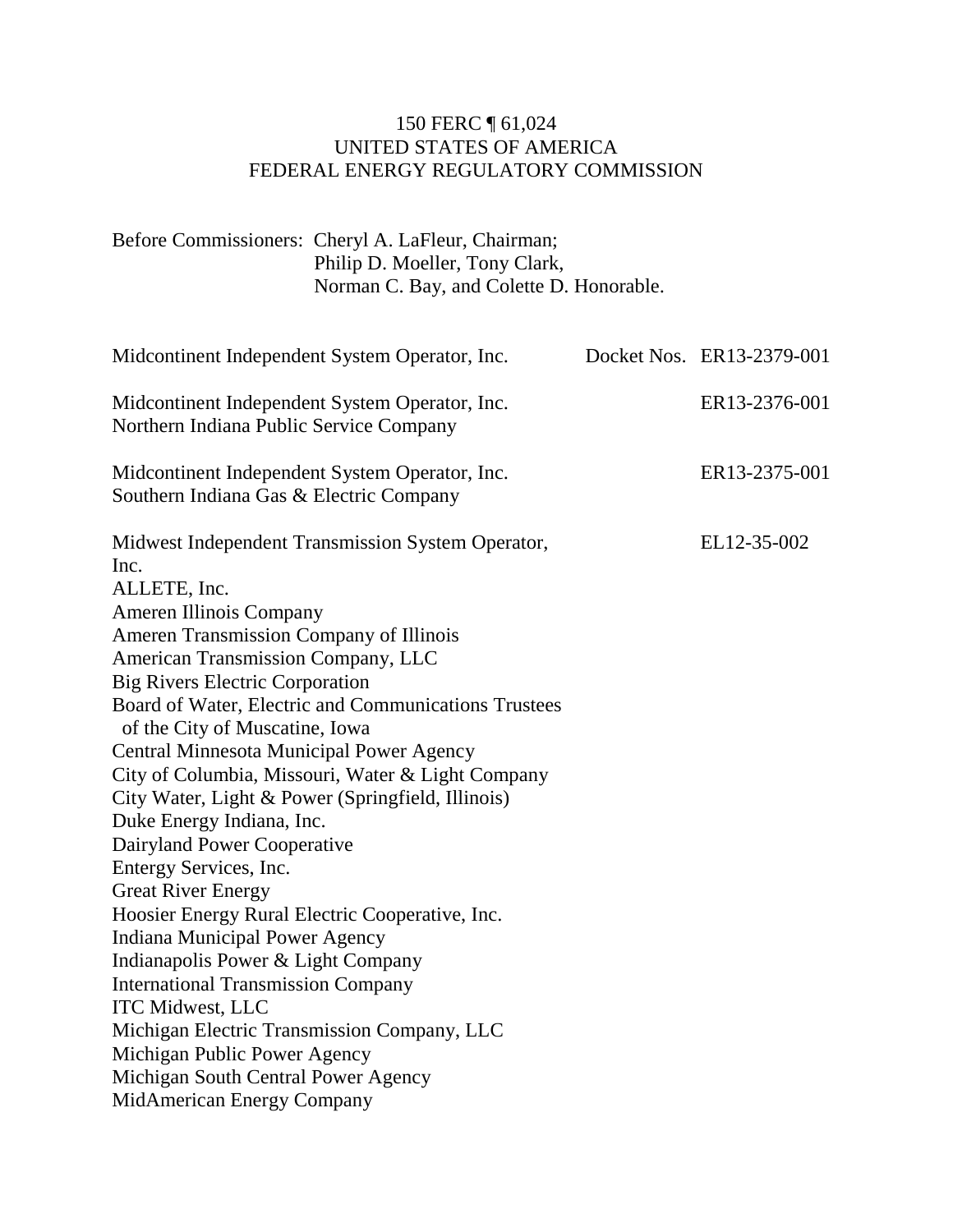Missouri River Energy Services Montana-Dakota Utilities Company Montezuma Municipal Light & Power Municipal Electric Utility of the City of Cedar Falls, Iowa Muscatine Power and Water Northern States Power Company, a Minnesota Corporation Northern States Power Company, a Wisconsin Corporation Northwestern Wisconsin Electric Company Otter Tail Power Company Southern Illinois Power Cooperative Southern Minnesota Municipal Power Agency Tipton Municipal Utilities Wabash Valley Power Association, Inc. Wolverine Power Supply Cooperative, Inc.

## ORDER ON REHEARING AND CLARIFICATION

(Issued January 22, 2015)

1. On April 28, 2014, the Organization of MISO States (OMS) filed a request for rehearing and clarification of the Commission's March 20, 2014 orders on the compliance filings regarding the formula rate protocols under the Midcontinent Independent System Operator, Inc. (MISO) Open Access Transmission, Energy, and Operating Reserve Markets Tariff (Tariff) in the above-captioned proceedings.**[1](#page-1-0)** As discussed below, we deny OMS's request for rehearing and dismiss its requested clarification.

<span id="page-1-0"></span>**<sup>1</sup>** *Midcontinent Indep. Sys. Operator*, *Inc.*, 146 FERC ¶ 61,212 (2014) (March 2014 MISO Order); *Midcontinent Indep. Sys. Operator*, *Inc. and Northern Indiana Public Service Co.*, 146 FERC  $\sqrt{ }$  61,211 (2014) (March 2014 NIPSCO Order); *Midcontinent Indep. Sys. Operator*, *Inc. and Southern Indiana Gas & Elec. Co.,*  146 FERC ¶ 61,210 (2014) (March 2014 Southern Indiana Order) (collectively, the March 2014 Orders).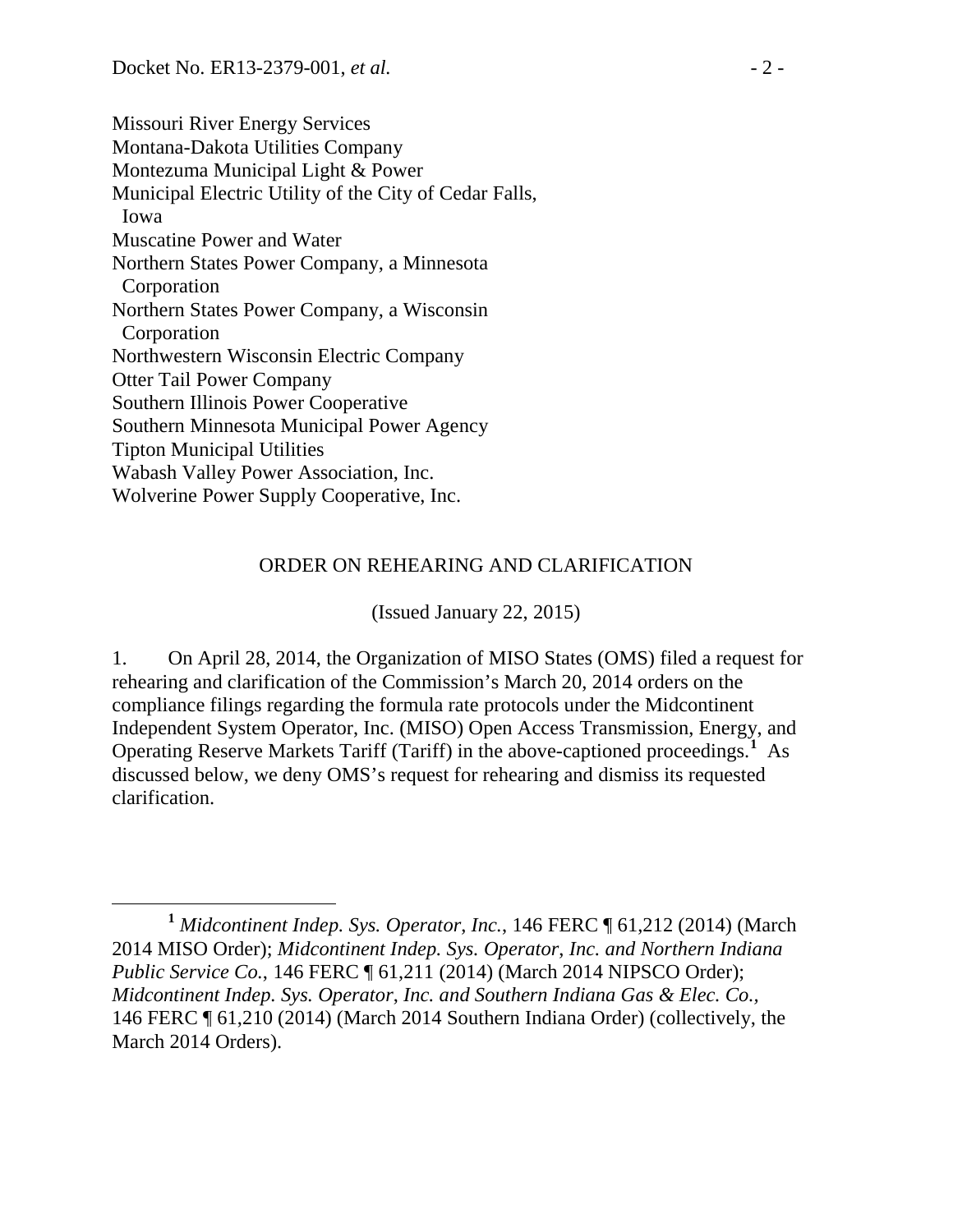#### **I. Background**

2. On May 17, 2012, the Commission instituted an investigation, pursuant to section 206 of the Federal Power Act (FPA),**[2](#page-2-0)** to determine whether the formula rate protocols under Attachment O of the Tariff were sufficient to ensure just and reasonable rates.<sup>[3](#page-2-1)</sup> In the May 2012 Order, the Commission identified three areas of concern: (1) scope of participation (i.e., who can participate in the information exchange); (2) the transparency of the information exchange (i.e., what information is exchanged); and (3) the ability of customers to challenge transmission owners' implementation of the formula rate as a result of the information exchange (i.e., how the parties may resolve their potential disputes). In an order on May 16, 2013, the Commission found that the formula rate protocols under the Tariff were insufficient to ensure just and reasonable rates, and therefore, directed MISO and its transmission owners to file revised formula rate protocols.**[4](#page-2-2)**

3. On September 13, 2013, in compliance with the Commission's May 2013 Order, MISO and the MISO Transmission Owners<sup>[5](#page-2-3)</sup> filed proposed revisions to Attachment O of

**<sup>2</sup>** 16 U.S.C. § 824e (2012).

<span id="page-2-1"></span><span id="page-2-0"></span>**<sup>3</sup>** *Midwest Indep. Transmission Sys. Operator, Inc.*, 139 FERC ¶ 61,127 (2012) (May 2012 Order).

<span id="page-2-2"></span>**<sup>4</sup>** *Midwest Indep. Transmission Sys. Operator*, 143 FERC ¶ 61,149 (2013) (May 2013 Order).

<span id="page-2-3"></span><sup>5</sup> For the purpose of these proceedings, the MISO Transmission Owners consist of: Ameren Services Company, as agent for Union Electric Company, Ameren Illinois Company, and Ameren Transmission Company of Illinois; American Transmission Company LLC; Big Rivers Electric Corporation; City Water, Light & Power (Springfield, IL); Cleco Power LLC; Dairyland Power Cooperative; Duke Energy Business Services, LLC acting as agent for Duke Energy Indiana, Inc.; Entergy Arkansas, Inc.; Entergy Louisiana, LLC; Entergy Gulf States Louisiana, L.L.C.; Entergy Mississippi, Inc.; Entergy New Orleans, Inc.; Entergy Texas, Inc.; Great River Energy; Hoosier Energy Rural Electric Cooperative, Inc.; Indiana Municipal Power Agency; Indianapolis Power & Light Company; International Transmission Company; ITC Midwest LLC; Michigan Electric Transmission Company, LLC; Michigan Public Power Agency; MidAmerican Energy Company; Minnesota Power (and its subsidiary Superior Water, L&P); Missouri River Energy Services; Montana-Dakota Utilities Co.; Northern States Power Company, a Minnesota corporation, and Northern States Power Company, a Wisconsin corporation, subsidiaries of Xcel Energy Inc.; Northwestern Wisconsin Electric Company; Otter Tail Power Company; Prairie Power Inc.; Southern Illinois

(continued...)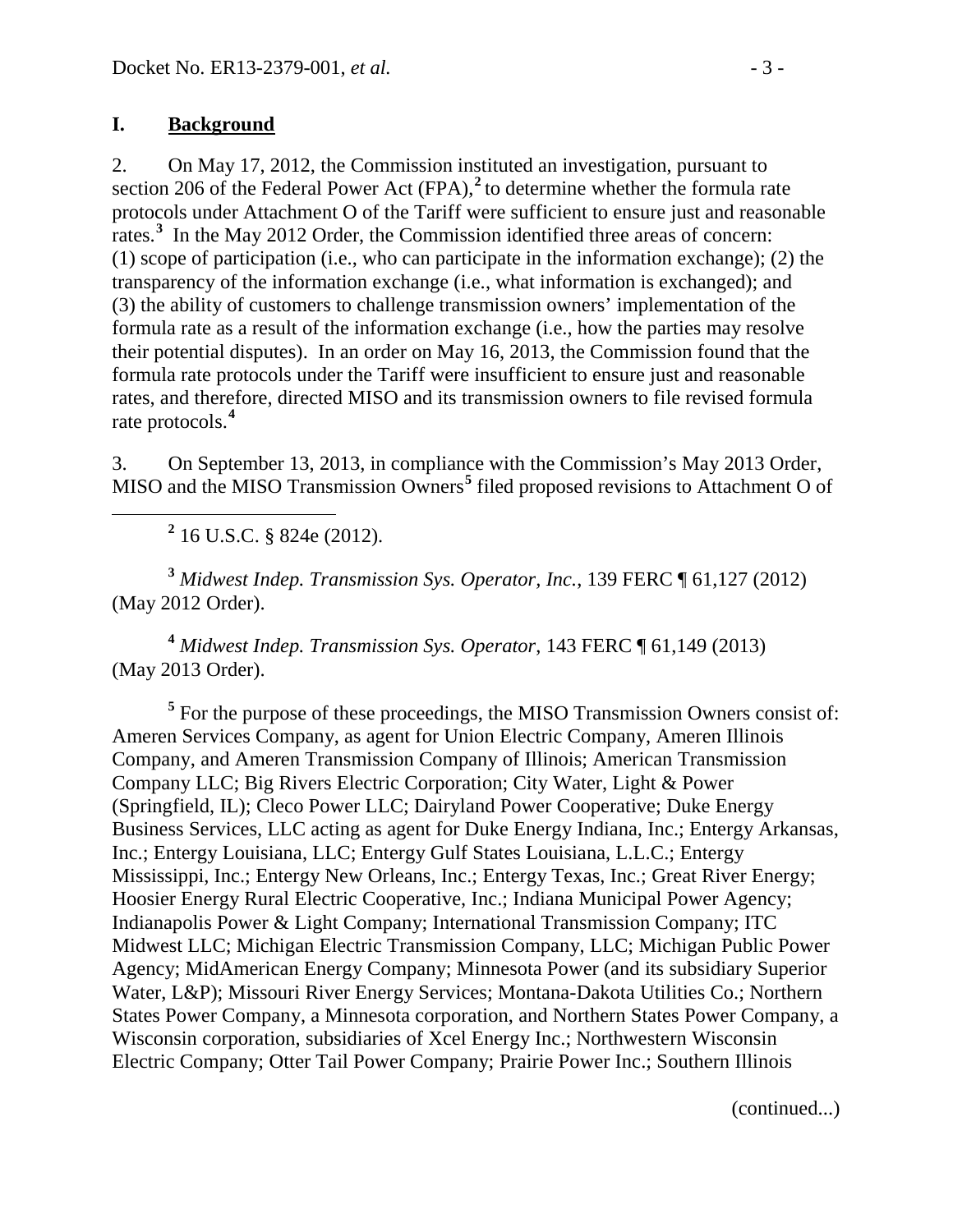MISO's Tariff in Docket No. ER13-2379-000 to modify the existing formula rate protocols. Northern Indiana Public Service Company (NIPSCO) made a separate compliance filing in Docket No. ER13-2376-000 and Southern Indiana Gas & Electric Company (Southern Indiana) made a separate compliance filing in Docket No. ER13-2375-000.

4. On March 20, 2014, the Commission conditionally accepted the compliance filings in each docket, to become effective January 1, 2014. However, the Commission required several adjustments to the protocols provisions related to the scope of participation in the challenge and review procedures, transparency of the information exchange process, and the ability of customers to challenge the transmission owners' implementation of the formula rate.**[6](#page-3-0)**

# **II. Request for Rehearing**

5. In its request for rehearing, OMS states that the Commission erred in the March 2014 Orders when it allowed the revised formula rate protocols to become effective on January 1, 2014, rather than the refund effective date of May 23, 2012 that was established in the May 2013 Order.<sup>[7](#page-3-1)</sup> OMS also seeks clarification that the revised formula rate protocols accepted by the Commission in the March 2014 MISO Order apply to the initial establishment of a formula rate revenue requirement by a MISO transmission owner, and if the Commission does not so clarify, OMS seeks rehearing on this issue.

6. On May 7, 2014, the MISO Transmission Owners filed a request for leave to answer and answer to OMS's request for rehearing and clarification.

 $\overline{a}$ Power Cooperative; Southern Minnesota Municipal Power Agency; Wabash Valley Power Association, Inc.; and Wolverine Power Supply Cooperative, Inc.

<span id="page-3-1"></span><span id="page-3-0"></span>**<sup>6</sup>** *See, e.g.,* March 2014 MISO Order, 146 FERC ¶ 61,212 at PP 58-73, 103-115; March 2014 NIPSCO Order, 146 FERC ¶ 61,211 at PP 28-37, 53-64; March 2014 Southern Indiana Order, 146 FERC ¶ 61,210 at PP 58-73, 103-115.

**<sup>7</sup>** OMS Request for Rehearing and Clarification at 3.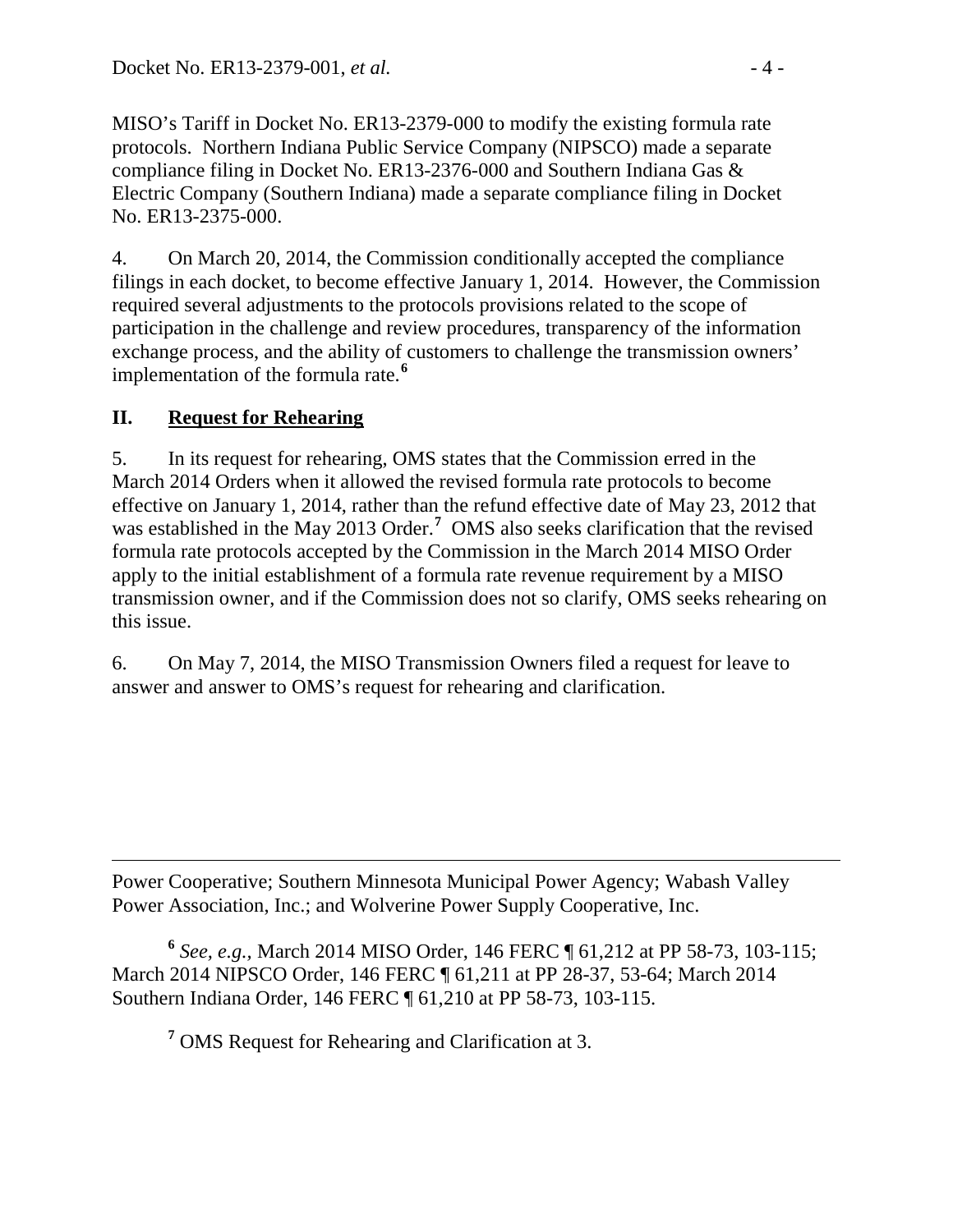#### **III. Discussion**

## **A. Procedural Matters**

7. Rule 713(d)(1) of the Commission's Rules of Practice and Procedure, 18 C.F.R. § 385.713(d)(1) (2014), prohibits an answer to a request for rehearing. Accordingly, we reject the MISO Transmission Owners' answer.

## **B. Substantive Matters**

# **1. Effective Date**

# **a. Request for Rehearing**

8. OMS seeks rehearing of the Commission's decision in the March 2014 Orders to allow the revised formula rate protocols to go into effect on January 1, 2014, rather than the refund effective date of May 23, 2012, which was established in the May 2013 Order.**[8](#page-4-0)** OMS notes that the Commission set the January 1, 2014 effective date because the Commission found that the May 2013 Order did not make a determination as to the justness and reasonableness of the charges assessed under the formula rate, and that the formula itself continued to be just and reasonable; thus, the Commission found that there was no basis to conclude that the charges assessed between the refund effective date and December 31, 2013 were unjust and unreasonable.**[9](#page-4-1)** However, OMS states that the issue at hand is whether the charges produced by the formula rate during that period were possibly unjust and unreasonable. OMS states that the Commission spoke to this point when it found in the May 2013 Order that the formula rate protocols were insufficient to ensure just and reasonable rates during that period, and made the determination to establish a refund effective date of May 23, 2012 as a cure for the insufficiently just and reasonable protocols.**[10](#page-4-2)** Accordingly, OMS argues that it is inappropriate for the Commission to allow the January 1, 2014 effective date for the revised just and reasonable protocols.

<span id="page-4-0"></span>9. OMS further states that there is no basis to conclude that the charges assessed between the refund effective date and December 31, 2013 were just, reasonable, and not unduly discriminatory or preferential.**[11](#page-4-3)** Rather, OMS asserts that a conclusion of just and

**<sup>8</sup>** *Id.* at 4.

<span id="page-4-1"></span>**<sup>9</sup>** *Id.* (citing March 2014 MISO Order, 146 FERC ¶ 61,212 at P 127).

<span id="page-4-2"></span>**<sup>10</sup>** *Id.* at 4 (citing May 2013 Order, 143 FERC ¶ 61,149 at P 1).

<span id="page-4-3"></span> $11$  *Id.* at 5.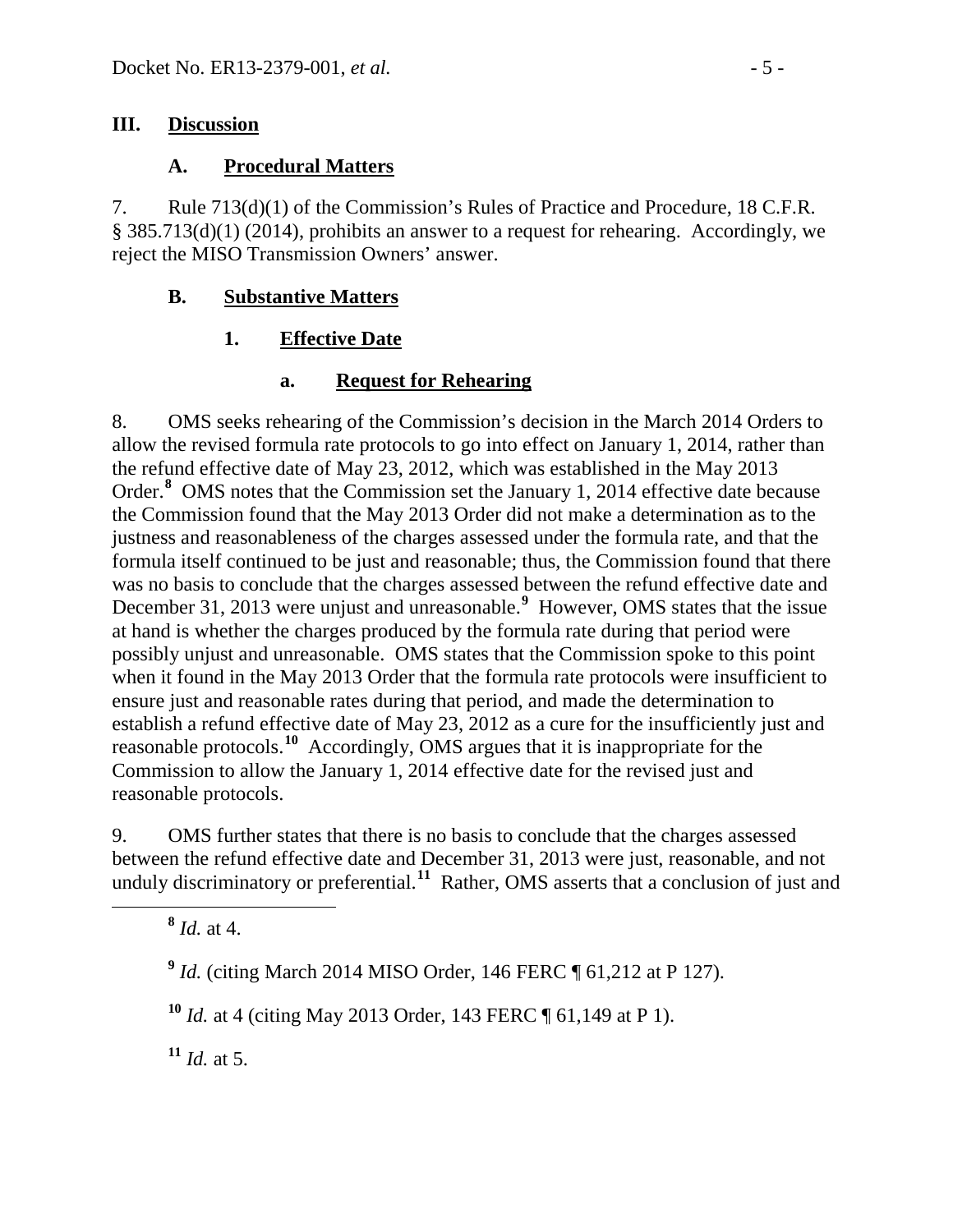reasonable charges for that period can only be reached after a transparent and comprehensive review of the formula rate inputs. By not applying the revised protocols back to the refund effective date, OMS argues that the Commission is suggesting that the existence of a just and reasonable rate formula for the period between May 23, 2012 and December 31, 2013 ensures a just and reasonable charge, even though the formula rate protocols that were in effect were insufficient to ensure just and reasonable rates.

10. Although OMS acknowledges that the revised protocols contain milestone dates, and it is therefore not possible to apply the revised protocols in their entirety to the period between May 23, 2012 and December 31, 2013, OMS argues that the Commission must apply as much of the revised formula protocols as possible (particularly the information request and challenge provisions) to the formula rate updates used to produce charges billed during that period. OMS notes that MISO Transmission Owners' plant additions reported in FERC Form No. 1s have been included in formula rates effective during 2012, and that these additions may only be challenged during the initial period that the costs are included in the formula rate.**[12](#page-5-0)** Thus, OMS argues that establishing the effective date at May 23, 2012 for the revised protocols would provide the first opportunity for meaningful review of those charges by state commissions and other interested parties.

11. OMS argues that the January 1, 2014 effective date also conflicts with section 206(b) of the FPA, which requires that when the Commission institutes a section 206 investigation on its own motion, the Commission must establish a refund effective date that is no earlier than the date of publication of the notice of the Commission's initiation of its investigation in the Federal Register and no later than five months after the publication date.**[13](#page-5-1)** OMS states that the Commission must give that date meaning and not simply ignore the fact of its establishment. OMS also states that the Commission has an obligation to ensure that charges flowing from the formula rate remain just and reasonable, and absent application of a just and reasonable protocol process to the formula rate updates producing charges for the period between May 23, 2012 and December 31, 2013, the Commission fails its section 206 obligation.**[14](#page-5-2)**

<span id="page-5-0"></span>**<sup>12</sup>** *Id.* at 7.

<span id="page-5-1"></span>**<sup>13</sup>** *Id.*

<span id="page-5-2"></span>**<sup>14</sup>** *Id.* at 8.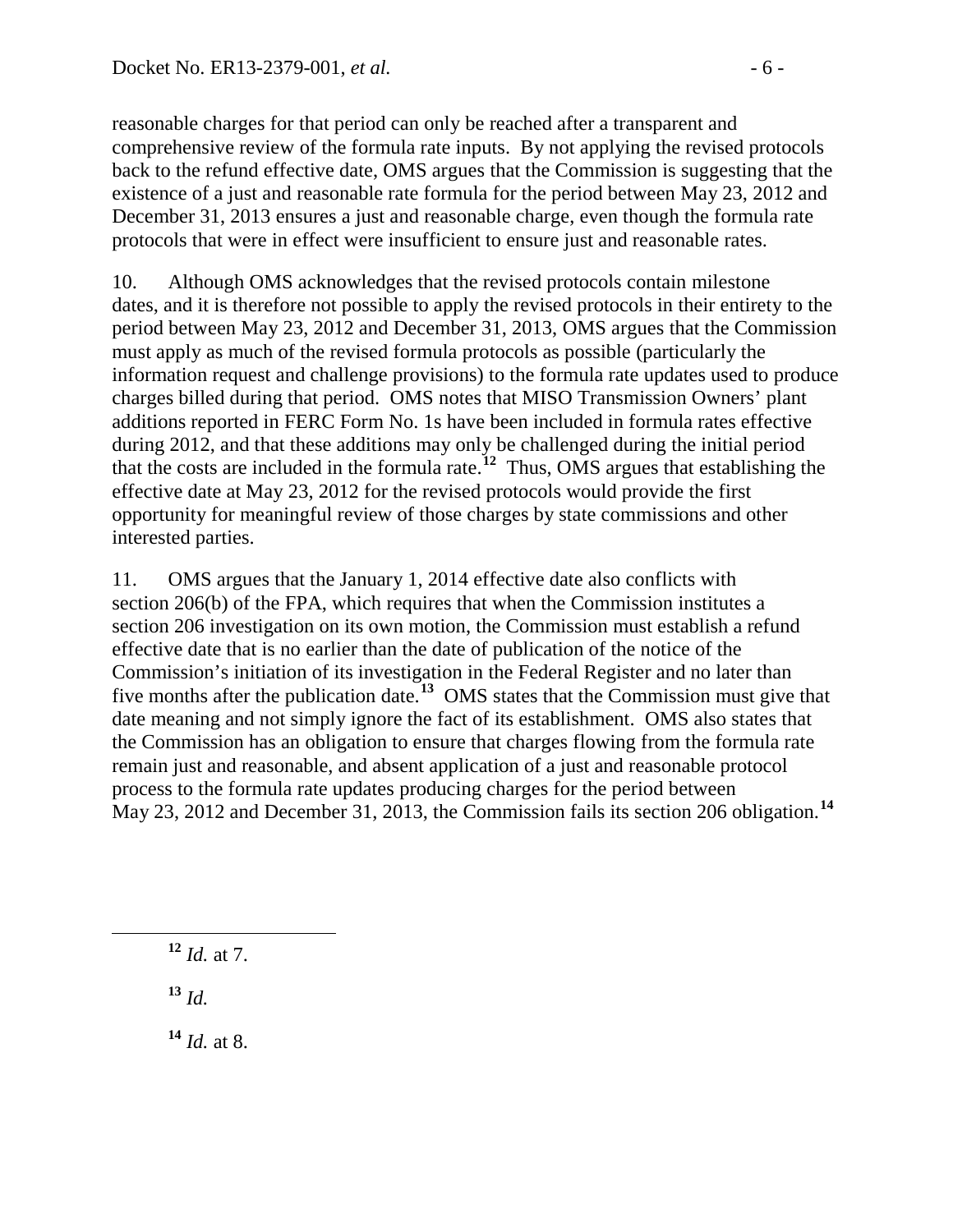#### **b. Commission Determination**

12. The request for rehearing is denied. As the Commission explained in the March 2014 Orders, the Commission made no determination as to the justness and reasonableness of the charges actually assessed under the formula rate between May 23, 2012 and December 1, 2013.<sup>[15](#page-6-0)</sup> Instead, the Commission found that the formula rate protocols provided under the Tariff were insufficient to ensure just and reasonable rates and mandated changes to the formula rate protocols. These changes do not modify the underlying formula rate, and we find it neither necessary nor practical to require application of the revised protocols as of May 23, 2012, because, as OMS recognizes, it is impossible to re-run the full protocols process for past periods. Instead, the protocols establish a new open and transparent process for conducting the MISO transmission owners' formula rate updates prospectively, beginning January 1, 2014. However, nothing in this decision alters any parties' rights to challenge the prior years' annual updates under section 206 of the FPA if there becomes reason to believe that those prior years' annual updates were in violation of the filed rate, or that unjust and unreasonable (i.e., imprudently incurred) costs were passed through the formula in the charges assessed pursuant to those updates, and the Commission has authority to order refunds of charges assessed pursuant to those prior years' annual updates to the extent those are found to have occurred. Furthermore, the Commission is not, as OMS suggests, required to establish an effective date if the charges produced by the formula rate during the period between May 23, 2013 and December 31, 2013 were "possibly" unjust and unreasonable. The Commission was well within its remedial discretion in determining that there was no basis to conclude that the charges assessed between the refund effective date and December 31, 2013 were unjust, unreasonable, or unduly discriminatory.

13. We do not agree with OMS that the January 1, 2014 effective date violates section 206(b) of the FPA. Under section 206(b), the Commission is required to establish a refund effective date that is no earlier than the date of publication of the Commission's notice of the initiation of the investigation and no later than five months after such notice. Based on this statutory requirement, the Commission established a refund effective date of May 23, 2012. However, the establishment of the refund effective date does not require the Commission to order refunds as of that date; rather, the Commission has broad equitable discretion in determining whether and how to apply remedies in any

<span id="page-6-0"></span>**<sup>15</sup>** March 2014 MISO Order, 146 FERC ¶ 61,212 at P 127; March 2014 NIPSCO Order, 146 FERC ¶ 61,211 at P 73; March 2014 Southern Indiana Order, 146 FERC ¶ 61,210 at P 66.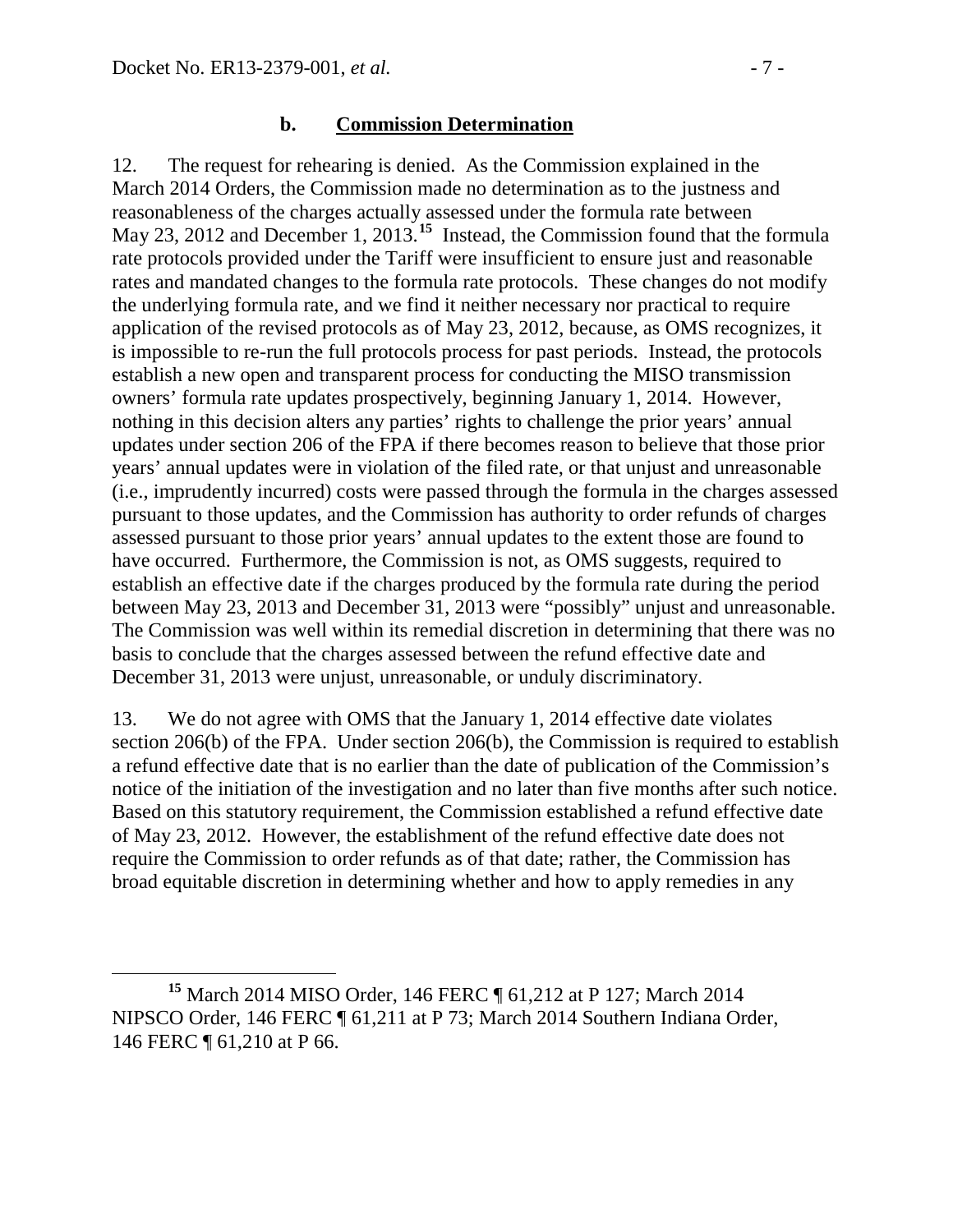particular case.**[16](#page-7-0)** Thus, we affirm our determination that requiring transmission owners to apply the revised protocols as of May 23, 2013 could unnecessarily burden transmission owners.

# **2. Application of Revised Formula Rates**

#### **a. Request Clarification or, in the Alternative, Rehearing**

14. OMS notes that the Commission in the March 2014 MISO Order expressed concern that MISO's then-effective formula rate protocols provided insufficient transparency with respect to information about a transmission owner's costs and revenue requirements.<sup>[17](#page-7-1)</sup> OMS argues that even though these concerns apply equally to the initial establishment of a transmission owner's revenue requirement as they do to the subsequent annual update of the formula rate, the Commission did not state clearly whether or not the revised formula rate protocols apply to the initial establishment of a transmission owner's revenue requirement.**[18](#page-7-2)** OMS further notes that the Commission in the March 2014 MISO Order required the revised protocols to apply to the projected revenue requirement in addition to the annual true-up, because it is unreasonable to require customers to pay rates based upon projected revenue requirements while prohibiting them from having access to the process for reviewing and challenging those rates.<sup>[19](#page-7-3)</sup> OMS argues that it is equally unreasonable to require customers to pay rates that flow from the initial revenue requirement adopted by a transmission owner that newly joins MISO unless interested parties have access to the process for reviewing and challenging those rates.**[20](#page-7-4)**

<span id="page-7-3"></span><span id="page-7-2"></span><span id="page-7-1"></span>**<sup>17</sup>** OMS Request for Rehearing and Clarification at 9-10 (citing March 2014 MISO Order, 146 FERC ¶ 61,212 at P 20).

**<sup>18</sup>** *Id.* at 10.

**<sup>19</sup>** *Id.* at 10-11 (citing March 2014 MISO Order, 146 FERC ¶ 61,212 at P 62).

<span id="page-7-4"></span>**<sup>20</sup>** *Id.* at 11.

<span id="page-7-0"></span>**<sup>16</sup>** *See Niagara Mohawk Power Corp. v. FPC*, 379 F.2d 153, 159 (D.C. Cir. 1967) (the Commission's breadth of discretion is "at its zenith" when fashioning remedies).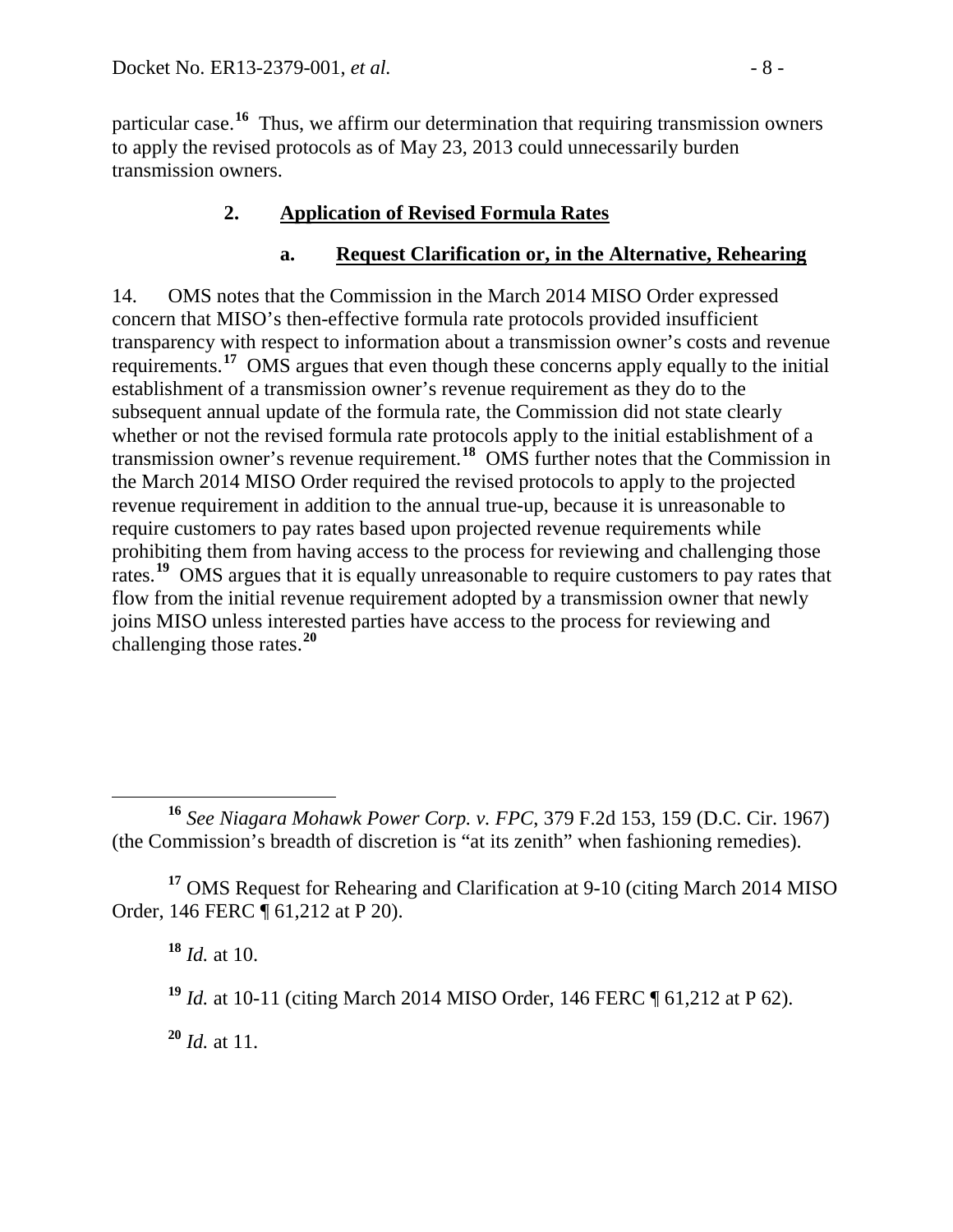#### **b. Commission Determination**

15. OMS asserts that, unless the revised formula rate protocols apply to the initial establishment of a revenue requirement that is based on historical costs, there will be no opportunity in the rate update and true-up process for interested parties to exercise information request and challenge procedures with respect to the charges produced by the formula rate in the transmission owner's initial year as a MISO member.**[21](#page-8-0)** OMS explains that this is because historical formula rates rely on FERC Form No. 1 data from the previous year, and the review process under the protocols would not occur until the following year – which would then be limited to the FERC Form No. 1 data from the year of the transmission owner's initial service. OMS requests that the Commission clarify that the revised formula rate protocols apply to both transmission owners that are currently employing formula transmission rates and to those transmission owners that are initially establishing a revenue requirement under the MISO formula rate process (e.g., for a transmission owner newly joining MISO).<sup>[22](#page-8-1)</sup> If the Commission does not so clarify, OMS requests rehearing on this issue.

16. OMS has raised this issue for the first time on rehearing. The Commission looks with disfavor on parties raising issues for the first time on rehearing because other parties are not permitted to respond to a request for rehearing.**[23](#page-8-2)** Therefore, we dismiss OMS's request for clarification or, alternatively, rehearing on this issue. However, while we note that neither the formula rate protocols nor our prior orders in these proceedings specifically address how the protocols will be applied to initial rates established under the MISO formula rate process (e.g., for a transmission owner newly joining MISO or an existing transmission owner proposing to switch from a historical to forward-looking formula rate), we expect that all formula rate updates, including initial rates calculated by a transmission owner under Attachment O of the Tariff after January 1, 2014, will be subject to review and challenge procedures consistent with our determinations in these proceedings. The newly joining transmission owner, or the transmission owner proposing to adopt a new formula rate, should propose a plan to apply the protocols to the calculation of its initial rates when MISO makes a filing revising the Tariff to reflect the

**<sup>21</sup>** *Id.*

**<sup>22</sup>** *Id.* at 11-12.

<span id="page-8-2"></span><span id="page-8-1"></span><span id="page-8-0"></span>**<sup>23</sup>** *See, e.g.*, *Westar Energy, Inc.*, 134 FERC ¶ 61,176, at P 23 (2011) (citing *Calpine Oneta Power v. American Elec. Power Serv. Corp*., 114 FERC ¶ 61,030 (2006); *Midwest Indep. Transmission Sys. Op., Inc*., 112 FERC ¶ 61,211, at P 34 (2005) (citing *Baltimore Gas & Elec. Co.*, 91 FERC ¶ 61,270 (2000) and *Baltimore Gas & Elec. Co.*, 92 FERC  $\P$  61,043, at 61,114 (2000))).